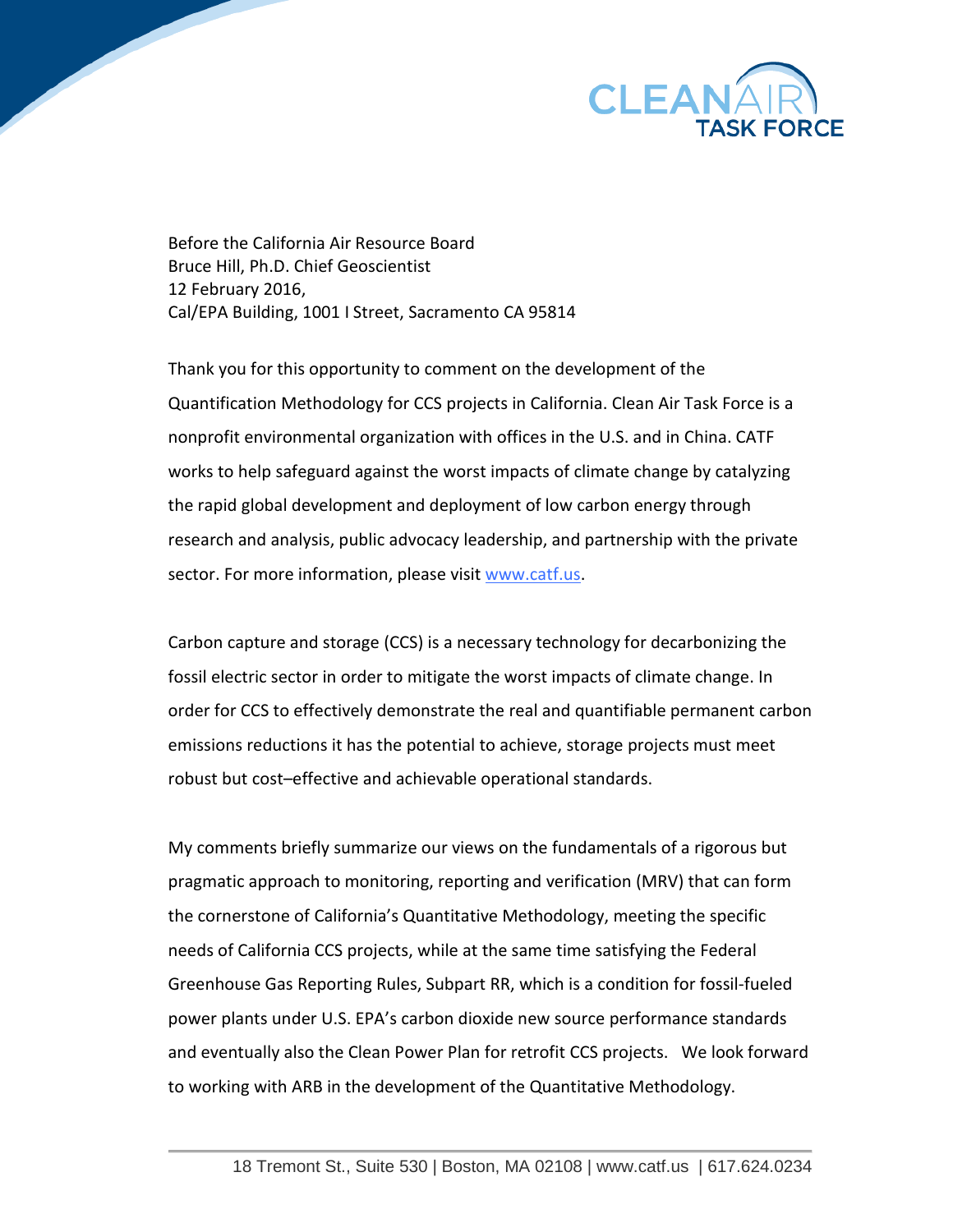An effective MRV will identify and address identified risk, rather than take a "kitchen sink" approach to carbon surveillance and quantification that could pose unnecessary barriers to commercialization of CCS technology. As an example, while surface soil gas monitoring arrays may give the public confidence, research suggests that identification and quantification of leakage outside of the noise of seasonal soil variability may be nearly impossible at the surface, and moreover, by the time a leak is identified, it could be late to remediate. Instead, ARB should develop and adopt an effective surveillance methodology based on the characteristics of each site aiming to identify deviations from expected subsurface CO2 behavior that pose increased leakage risk early. Deviations should trigger attendant remediation steps, if needed, and a practical approach to quantification of any atmospheric leakage.

In developing its methodology, California should give consideration to the differing needs of CO2 storage in saline brines, depleted oil fields (including incidental storage during and storage subsequent to production), and in related stacked saline formations. While there will be many common elements to MRV plans in saline and depleted oil field settings, risk elements will require different approaches. For example, storage in saline formations will generally be accompanied by less subsurface knowledge, and lack pressure management (unless specifically planned for) and therefore have very different requirements than a MRV plan in an oil field, with well known geology and inherent pressure management through production, but commonly legacy well leakage risk in older fields. MRV programs should focus first on site screening and assessment and attendant development of a risk model which then focuses monitoring resources where there is greatest potential for storage failure, accompanied by a plan of action if monitoring suggests unexpected behavior of the subsurface CO2 that could lead to leakage if unaddressed.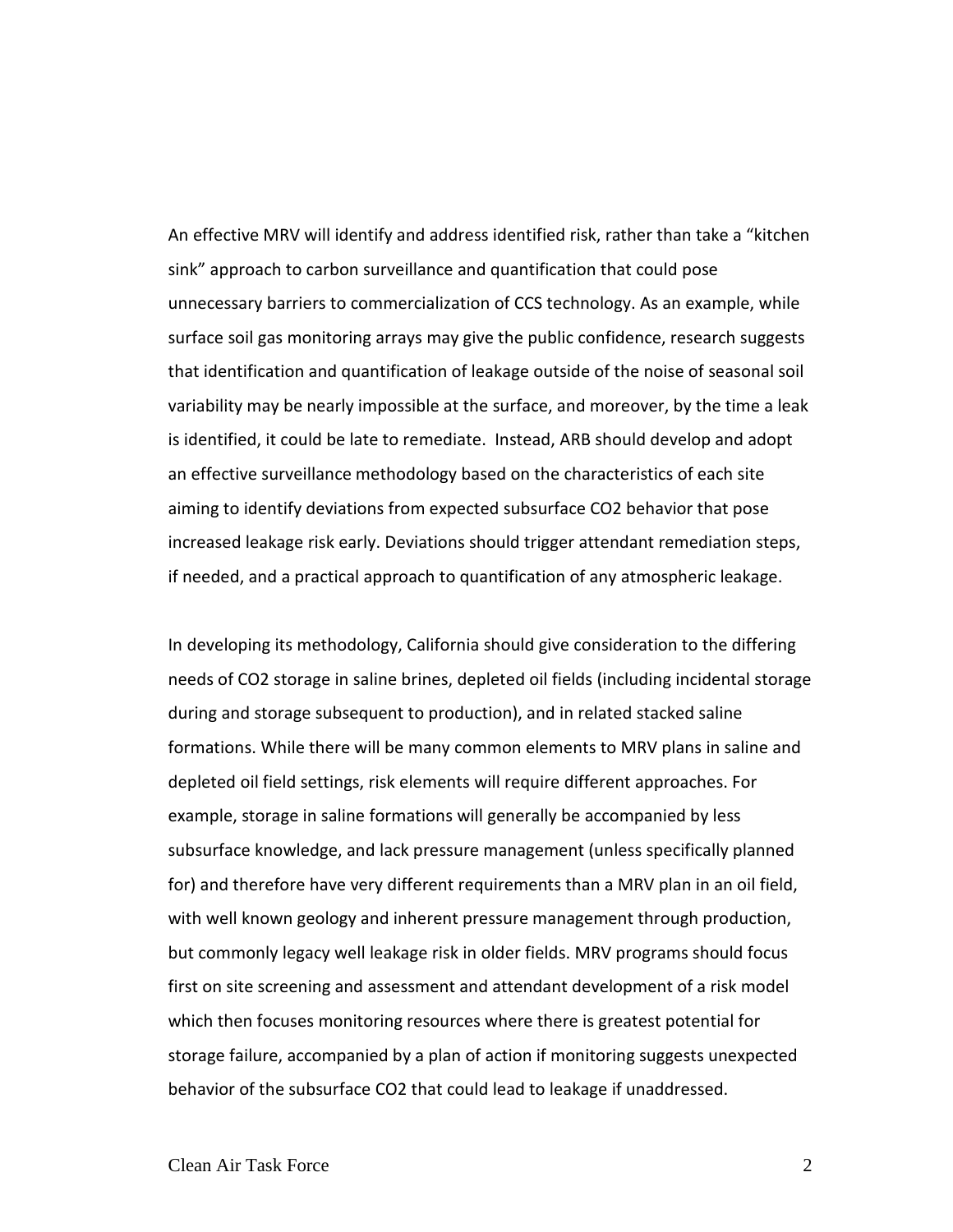In short, the essential components of secure storage in California's methodology must include:

- 1. **Site Selection and Screening.** Selecting an appropriate site—whether it be a saline brine aquifer or a depleted oil field-- is a key step toward *prevention* of leakage. For a variety of reasons, not all sites will be appropriate for subsurface storage. Therefore, operators should demonstrate a knowledge of the subsurface, risk factors and the predicted behavior of injected CO2 in the potentially impacted storage volume. Leakage risks will vary with location, storage type, knowledge of the subsurface and prior history of the resource. Risk factors may include induced seismicity potential, nearby environmental sensitivity, water resources, legacy wells, fractured caprock or monitoring being infeasible.
- 2. **Identify an Area of Study and Surveillance.** The area/ subsurface volume for subsurface characterization, risk analysis, and monitoring, prior to approval of a project should be established based on reservoir knowledge, predicted subsurface CO2 behavior and risk factors, rather than the presumptive radius prescribed in the UIC Class II rules, and updated as new data suggests is necessary in order to protect air and groundwater resources.
- 3. **Well integrity.** Identification and evaluation of legacy wells, robust well construction requirements, and routine mechanical integrity testing are, perhaps, the most essential components of secure storage in depleted oil fields. The plan should include surveillance of wells that have been plugged and abandoned for subsurface blow outs at horizons above the injection zone.
- 4. **Monitoring.** Surveillance of geologic resources and surface operations for evidence of unexpected behavior of injected CO2 that poses risk based on a